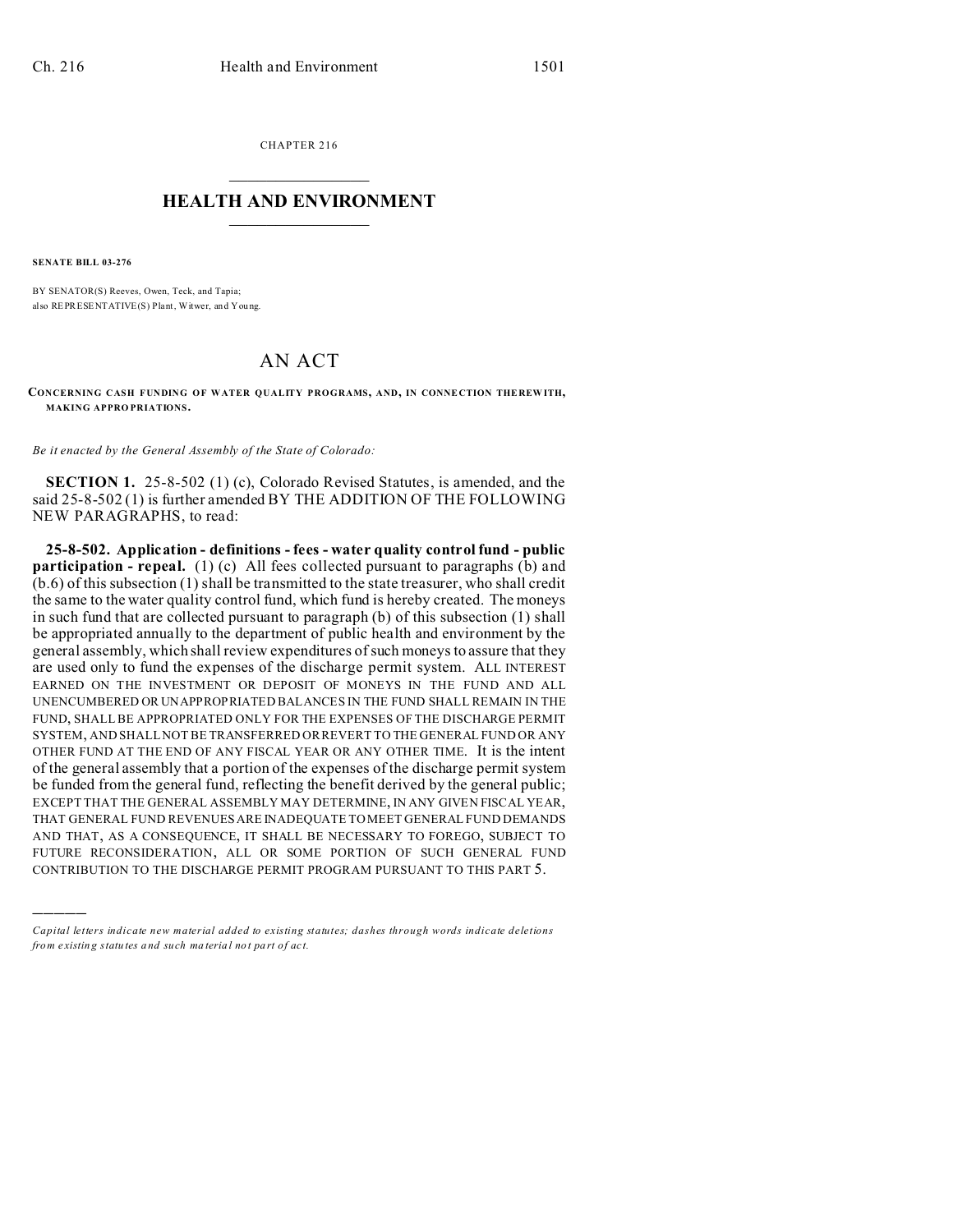(e) (I) NOTWITHSTANDING THE AMOUNT SPECIFIED FOR THE FEES ESTABLISHED IN PARAGRAPHS (b), (b.5), AND (b.6) OF THIS SUBSECTION (1), ON AND AFTER THE EFFECTIVE DATE OF THIS PARAGRAPH (e), AS AMENDED, SUCH FEES SHALL BE INCREASED BY SIXTY-SIX AND TWO-TENTHS PERCENT.

(II) THIS PARAGRAPH (e) AND PARAGRAPH (f) OF THIS SUBSECTION (1) ARE REPEALED, EFFECTIVE JULY 1, 2005.

(f) THE DIVISION, IN CONSULTATION WITH THE COMMISSION AND INTERESTED PARTIES, SHALL REEXAMINE THE SYSTEM OF PERMIT FEES ESTABLISHED IN THIS SECTION AND SUBMIT A REPORT TO THE GENERAL ASSEMBLY ON OR BEFORE DECEMBER 1, 2004, THAT IDENTIFIES THE FOLLOWING:

(I) THE TOTAL AMOUNT OF MONEYS RECEIVED UNDER THE FEE SCHEDULE ESTABLISHED IN THIS SECTION AND THE DISPOSITION, WITHIN THE DIVISION, OF SUCH MONEYS;

(II) THE SERVICES PROVIDED BY THE DIVISION IN THE FULFILLMENT OF ITS RESPONSIBILITIES UNDER THIS ARTICLE THAT CANNOT BE DIRECTLY CORRELATED TO THE ACTIVITIES OF PERMITTEES REGULATED UNDER THIS ARTICLE;

(III) ALL BENEFICIARIES OF THE WATER QUALITY PROGRAM ESTABLISHED UNDER THIS ARTICLE;

(IV) SOURCES OF POLLUTION OR POLLUTANTS THAT DO NOT PAY FEES UNDER THIS ARTICLE;

(V) ALTERNATIVE FUNDING OPTIONS FOR DIVISION ACTIVITIES PERFORMED UNDER THIS ARTICLE;

(VI) MORE COST-EFFECTIVE APPROACHES TO ACHIEVING THE WATER QUALITY OBJECTIVES IDENTIFIED IN THIS ARTICLE, CONSIDERING THE ACTIVITIES OF BOTH THE DIVISION AND AFFECTED ENTITIES; AND

(VII) ALL SERVICES AND PROGRAMS PROVIDED BY THE DIVISION THAT ARE NOT REQUIRED BY EITHER STATE OR FEDERAL STATUTE AND THE JUSTIFICATION FOR SUCH ACTIVITIES.

**SECTION 2.** Part 2 of article 1.5 of title 25, Colorado Revised Statutes, as enacted by Senate Bill 03-002, enacted at the First Regular Session of the Sixty-fourth General Assembly, is amended BY THE ADDITION OF A NEW SECTION, to read:

**25-1.5-209. Drinking water fee - cash fund - repeal.** (1) RECOGNIZING THE BENEFIT DERIVED BY THE GENERAL PUBLIC FROM THE IMPLEMENTATION OF THE DRINKING WATER PROGRAM ESTABLISHED IN THIS PART 2, IT IS THE INTENT OF THE GENERAL ASSEMBLY THAT A PORTION OF THE EXPENSES ASSOCIATED WITH SUCH PROGRAM BE PROVIDED FROM THE GENERAL FUND. HOWEVER, THE GENERAL ASSEMBLY HEREBY DETERMINES THAT GENERAL FUND REVENUES ARE INADEQUATE TO FUND ALL OR A PORTION OF SUCH PROGRAM REQUIREMENTS AND THEREFORE ESTABLISHES THE FOLLOWING FEE SCHEDULE TO REIMBURSE THE DEPARTMENT FOR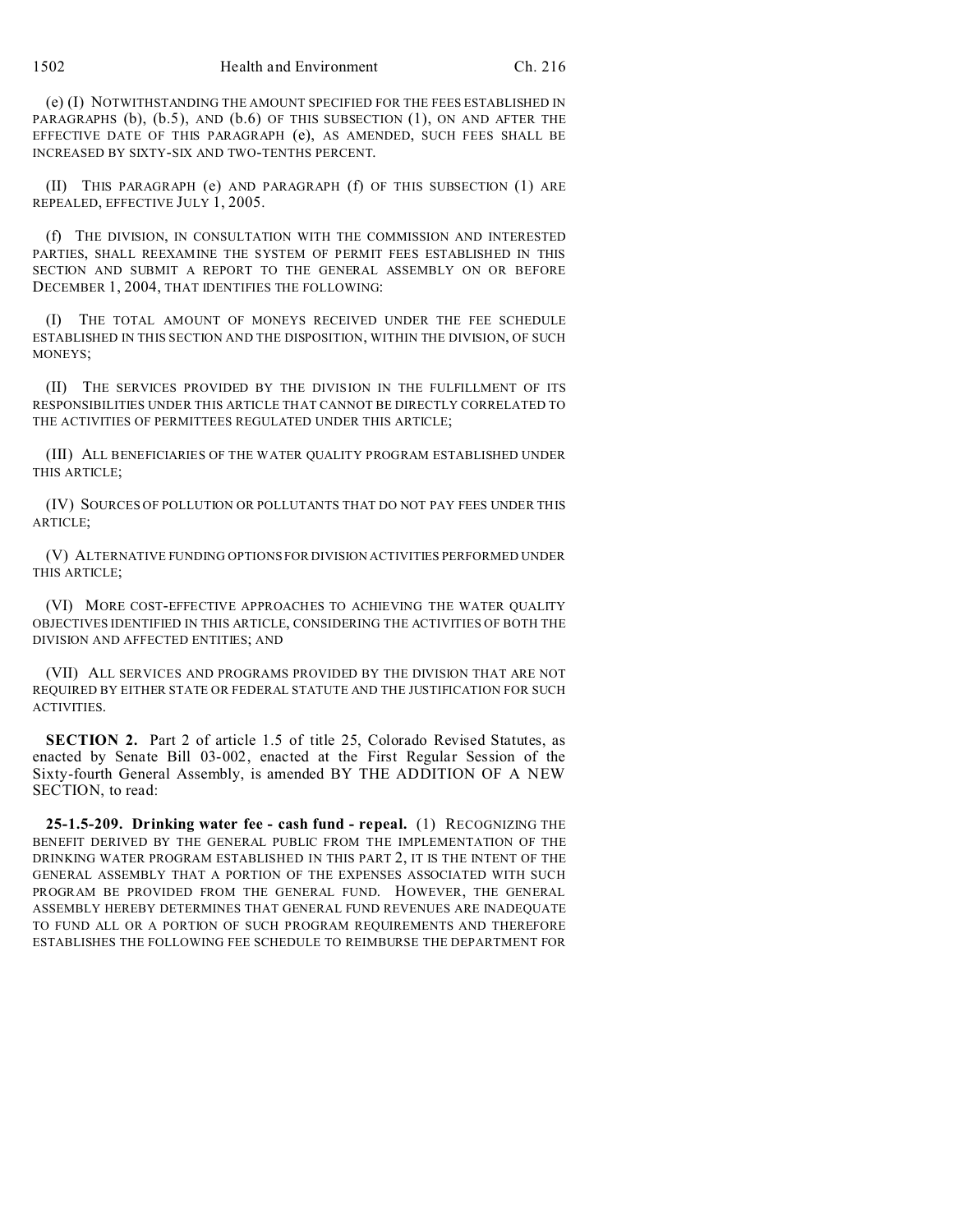THOSE EXPENSES INCURRED IN THE RENDITION OF SERVICES NECESSARY TO ACCOMPLISH THE PURPOSES OF THIS PART 2:

|                                | <b>FACILITY CATEGORIES AND</b><br><b>SUBCATEGORIES FOR</b><br><b>DRINKING WATER FEES</b> | <b>ANNUAL FEES</b>     |  |
|--------------------------------|------------------------------------------------------------------------------------------|------------------------|--|
| (a) CATEGORY 01                | <b>COMMUNITY SURFACE</b>                                                                 |                        |  |
| SUBCATEGORY 1                  | <b>WATER TREATMENT SYSTEMS</b><br>POPULATION FROM 25 - 250                               | \$<br>100              |  |
| Subcategory 2                  | POPULATION FROM 251 - 500                                                                | \$<br>150              |  |
| SUBCATEGORY 3                  | POPULATION FROM 501 - 1,000                                                              | \$<br>500              |  |
| Subcategory 4                  | POPULATION FROM 1,001 - 3,300                                                            | \$<br>750              |  |
| Subcategory 5                  | POPULATION FROM 3,301 - 10,000                                                           | \$<br>1,400            |  |
| SUBCATEGORY 6                  | POPULATION FROM 10,001 - 30,000                                                          | \$3,000                |  |
| SUBCATEGORY 7                  | POPULATION FROM 30,001 - 100,000                                                         | \$8,000                |  |
| SUBCATEGORY 8                  | POPULATION FROM 100,001 - 200,000                                                        | \$15,000               |  |
| Subcategory 9                  | POPULATION FROM 200,001 - 500,000                                                        | \$25,000               |  |
| SUBCATEGORY 10                 | POPULATION GREATER THAN 500,000                                                          | \$35,000               |  |
| (b) CATEGORY 02                | <b>COMMUNITY GROUND</b>                                                                  |                        |  |
|                                | <b>WATER TREATMENT SYSTEMS</b>                                                           |                        |  |
| Subcategory 1                  | POPULATION FROM 25 - 250                                                                 | \$<br>100              |  |
| <b>SUBCATEGORY 2</b>           | POPULATION FROM 251 - 500                                                                | \$<br>150              |  |
| SUBCATEGORY 3                  | POPULATION FROM 501 - 1,000                                                              | \$<br>350              |  |
| Subcategory 4                  | POPULATION FROM 1,001 - 3,300                                                            | \$<br>500              |  |
| SUBCATEGORY 5                  | POPULATION FROM 3,301 - 10,000                                                           | \$<br>1,100            |  |
| SUBCATEGORY 6                  | POPULATION FROM 10,001 - 30,000                                                          | \$2,500                |  |
| SUBCATEGORY 7                  | POPULATION GREATER THAN 30,001                                                           | \$7,200                |  |
| (c) CATEGORY 03                | <b>COMMUNITY PURCHASED SURFACE WATER</b>                                                 |                        |  |
|                                | OR GROUND WATER TREATMENT SYSTEMS                                                        |                        |  |
| Subcategory 1                  | POPULATION FROM 25 - 250                                                                 | 75<br>\$               |  |
| Subcategory 2                  | POPULATION FROM 251 - 500                                                                | \$<br>150              |  |
| Subcategory 3                  | POPULATION FROM 501 - 1,000                                                              | \$<br>250              |  |
| Subcategory 4                  | POPULATION FROM 1,001 - 3,300                                                            | \$<br>400              |  |
| SUBCATEGORY 5                  | POPULATION FROM 3,301 - 10,000                                                           | \$<br>800              |  |
| SUBCATEGORY 6                  | POPULATION FROM 10,001 - 30,000                                                          | \$<br>1,400            |  |
| SUBCATEGORY 7                  | POPULATION GREATER THAN 30,001                                                           | \$<br>4,000            |  |
| (d) CATEGORY 04                | NON-TRANSIENT, NON-COMMUNITY<br><b>SURFACE WATER TREATMENT SYSTEMS</b>                   |                        |  |
|                                |                                                                                          |                        |  |
| Subcategory 1<br>SUBCATEGORY 2 | POPULATION FROM 25 - 250<br>POPULATION FROM 251 - 500                                    | \$<br>100<br>\$<br>150 |  |
|                                |                                                                                          | \$<br>450              |  |
| Subcategory 3                  | POPULATION FROM 501 - 1,000                                                              | \$<br>650              |  |
| Subcategory 4                  | POPULATION FROM 1,001 - 3,300                                                            | \$                     |  |
| SUBCATEGORY 5                  | POPULATION FROM 3,301 - 10,000                                                           | 1,000<br>\$<br>2,700   |  |
| SUBCATEGORY 6                  | POPULATION FROM 10,001 - 30,000                                                          | \$7,200                |  |
| Subcategory 7                  | POPULATION GREATER THAN 30,001                                                           |                        |  |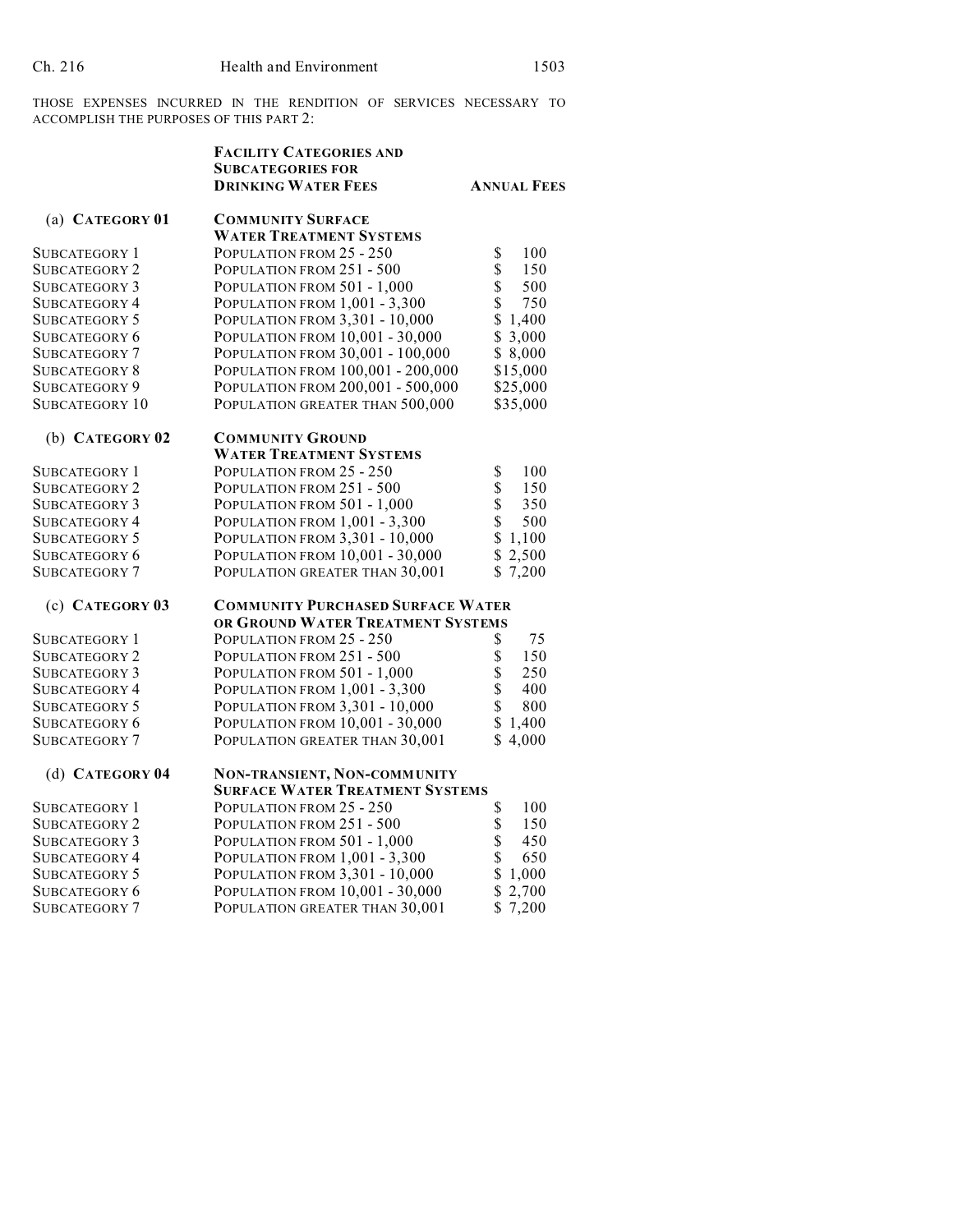| 1504                                         | Health and Environment                                                                                     |          | Ch. 216      |
|----------------------------------------------|------------------------------------------------------------------------------------------------------------|----------|--------------|
| $(e)$ CATEGORY 05                            | NON-TRANSIENT, NON-COMMUNITY<br><b>GROUND WATER TREATMENT SYSTEMS</b>                                      |          |              |
| SUBCATEGORY 1                                | POPULATION FROM 25 - 250                                                                                   | \$       | 75           |
| <b>SUBCATEGORY 2</b>                         | POPULATION FROM 251 - 500                                                                                  | \$       | 150          |
| <b>SUBCATEGORY 3</b>                         | POPULATION FROM 501 - 1,000                                                                                | \$       | 250          |
| <b>SUBCATEGORY 4</b>                         | POPULATION FROM 1,001 - 3,300                                                                              | \$       | 400          |
| <b>SUBCATEGORY 5</b>                         | POPULATION FROM 3,301 - 10,000                                                                             | \$       | 800          |
| <b>SUBCATEGORY 6</b>                         | POPULATION FROM 10,001 - 30,000                                                                            |          | \$2,200      |
| <b>SUBCATEGORY 7</b>                         | POPULATION GREATER THAN 30,001                                                                             | \$       | 5,900        |
| (f) CATEGORY 06                              | NON-TRANSIENT, NON-COMMUNITY<br><b>PURCHASED SURFACE WATER OR</b><br><b>GROUND WATER TREATMENT SYSTEMS</b> |          |              |
| SUBCATEGORY 1                                | POPULATION FROM 25 - 250                                                                                   | \$       | 75           |
| <b>SUBCATEGORY 2</b>                         | POPULATION FROM 251 - 500                                                                                  | \$       | 150          |
| <b>SUBCATEGORY 3</b>                         | POPULATION FROM 501 - 1,000                                                                                | \$       | 200          |
| <b>SUBCATEGORY 4</b>                         | POPULATION FROM 1,001 - 3,300                                                                              | \$       | 300          |
| <b>SUBCATEGORY 5</b>                         | POPULATION FROM 3,301 - 10,000                                                                             | \$       | 525          |
| <b>SUBCATEGORY 6</b>                         | POPULATION FROM 10,001 - 30,000                                                                            |          | \$1,300      |
| <b>SUBCATEGORY 7</b>                         | POPULATION GREATER THAN 30,001                                                                             |          | \$3,200      |
| $(g)$ CATEGORY 07                            | TRANSIENT, NON-COMMUNITY                                                                                   |          |              |
|                                              | <b>SURFACE WATER TREATMENT SYSTEMS</b>                                                                     |          |              |
| SUBCATEGORY 1                                | POPULATION FROM 25 - 250                                                                                   | \$       | 75           |
| <b>SUBCATEGORY 2</b>                         | POPULATION FROM 251 - 500                                                                                  | \$       | 150          |
| <b>SUBCATEGORY 3</b>                         | POPULATION FROM 501 - 1,000                                                                                | \$<br>\$ | 400          |
| <b>SUBCATEGORY 4</b>                         | POPULATION FROM 1,001 - 3,300                                                                              | \$       | 500<br>1,000 |
| <b>SUBCATEGORY 5</b><br><b>SUBCATEGORY 6</b> | POPULATION FROM 3,301 - 10,000<br>POPULATION FROM 10,001 - 30,000                                          | \$       | 900          |
| <b>SUBCATEGORY 7</b>                         | POPULATION GREATER THAN 30,001                                                                             |          | \$6,400      |
| (h) CATEGORY 08                              | TRANSIENT, NON-COMMUNITY<br><b>GROUND WATER TREATMENT SYSTEMS</b>                                          |          |              |
| SUBCATEGORY 1                                | POPULATION FROM 25 - 250                                                                                   | \$       | 75           |
| <b>SUBCATEGORY 2</b>                         | POPULATION FROM 251 - 500                                                                                  | \$       | 150          |
| <b>SUBCATEGORY 3</b>                         | POPULATION FROM 501 - 1,000                                                                                | \$       | 200          |
| <b>SUBCATEGORY 4</b>                         | POPULATION FROM 1,001 - 3,300                                                                              | \$       | 300          |
| <b>SUBCATEGORY 5</b>                         | POPULATION FROM 3,301 - 10,000                                                                             | \$       | 865          |
| SUBCATEGORY 6                                | POPULATION FROM 10,001 - 30,000                                                                            | \$       | 800          |
| <b>SUBCATEGORY 7</b>                         | POPULATION GREATER THAN 30,001                                                                             |          | \$4,800      |
| (i) CATEGORY 09                              | TRANSIENT, NON-COMMUNITY<br>PURCHASED SURFACE WATER OR                                                     |          |              |
|                                              | <b>GROUND WATER TREATMENT SYSTEMS</b>                                                                      |          |              |
| <b>SUBCATEGORY 1</b>                         | POPULATION FROM 25 - 250                                                                                   | \$       | 75           |
| <b>SUBCATEGORY 2</b>                         | POPULATION FROM 251 - 500                                                                                  | \$       | 150          |
| SUBCATEGORY 3                                | POPULATION FROM 501 - 1,000                                                                                | \$       | 175          |
| <b>SUBCATEGORY 4</b>                         | POPULATION FROM 1,001 - 3,300                                                                              | \$       | 200          |
| <b>SUBCATEGORY 5</b>                         | POPULATION FROM 3,301 - 10,000                                                                             | \$       | 500          |
| <b>SUBCATEGORY 6</b>                         | POPULATION FROM 10,001 - 30,000                                                                            | \$       | 700          |
| <b>SUBCATEGORY 7</b>                         | POPULATION GREATER THAN 30,001                                                                             |          | \$2,400      |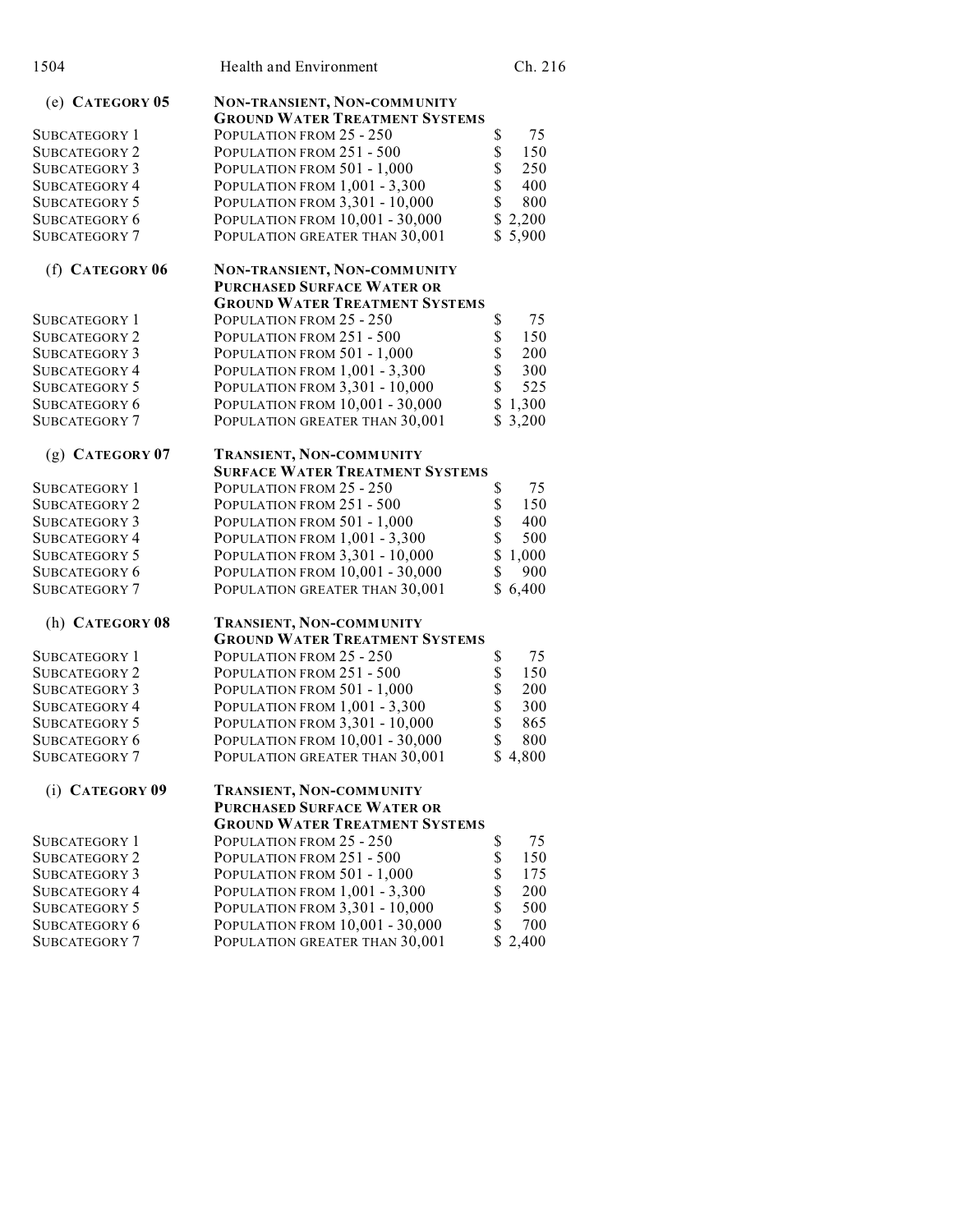## Ch. 216 Health and Environment 1505

(2) ALL FEES COLLECTED PURSUANT TO THIS SECTION SHALL BE TRANSMITTED TO THE STATE TREASURER, WHO SHALL CREDIT THEM TO THE DRINKING WATER CASH FUND, WHICH FUND IS HEREBY CREATED IN THE STATE TREASURY. MONEYS SO COLLECTED SHALL BE ANNUALLY APPROPRIATED BY THE GENERAL ASSEMBLY TO THE DEPARTMENT OF PUBLIC HEALTH AND ENVIRONMENT FOR ALLOCATION TO THE DIVISION OF ADMINISTRATION TO OPERATE THE DRINKING WATER PROGRAM ESTABLISHED IN THIS PART 2. THE GENERAL ASSEMBLY SHALL REVIEW EXPENDITURES OF SUCH MONEYS TO ASSURE THAT THEY ARE USED ONLY FOR SUCH PURPOSES. ALL INTEREST EARNED ON THE INVESTMENT OR DEPOSIT OF MONEYS IN THE FUND AND ALL UNAPPROPRIATED OR UNENCUMBERED MONEYS IN THE FUND SHALL REMAIN IN THE FUND AND SHALL NOT REVERT TO THE GENERAL FUND OR ANY OTHER FUND AT THE END OF ANY FISCAL YEAR OR ANY OTHER TIME.

(3) THE DIVISION, IN CONSULTATION WITH THE BOARD OF HEALTH AND INTERESTED PARTIES, SHALL REEXAMINE THE SYSTEM OF FEES ESTABLISHED IN THIS SECTION AND SUBMIT A REPORT TO THE GENERAL ASSEMBLY ON OR BEFORE DECEMBER 1, 2004, THAT IDENTIFIES THE FOLLOWING:

(a) THE TOTAL AMOUNT OF MONEYS RECEIVED UNDER THE FEE SCHEDULE ESTABLISHED IN THIS SECTION AND THE DISPOSITION, WITHIN THE DIVISION, OF SUCH FUNDS;

(b) THE SERVICES PROVIDED BY THE DIVISION RELATIVE TO ITS RESPONSIBILITIES AS ESTABLISHED IN THIS PART 2 THAT CANNOT BE DIRECTLY CORRELATED TO THE ACTIVITIES OF THE PUBLIC WATER SYSTEMS REGULATED BY THIS PART 2;

(c) ALL BENEFICIARIES OF THE DRINKING WATER PROGRAM ESTABLISHED IN THIS PART<sub>2</sub>:

(d) SOURCES OF POLLUTION OR POLLUTANTS AFFECTING DRINKING WATER SUPPLIES;

(e) ALTERNATIVE FUNDING OPTIONS FOR DIVISION ACTIVITIES PERFORMED UNDER THIS PART 2; AND

(f) MORE COST-EFFECTIVE APPROACHES TO ACHIEVING THE SAFE DRINKING WATER OBJECTIVES IDENTIFIED IN THIS SECTION AND THE FEDERAL SAFE DRINKING WATER ACT, CONSIDERING THE ACTIVITIES OF BOTH THE DIVISION AND AFFECTED ENTITIES.

(4) THIS SECTION IS REPEALED, EFFECTIVE JULY 1, 2005.

**SECTION 3. Appropriation - adjustments in long bill.** (1) For the implementation of this act, appropriations made in the annual general appropriation act for the department of public health and environment, water quality control division, for the fiscal year beginning July 1, 2003, shall be adjusted as follows:

(a) The appropriation is decreased by one million nine hundred ninety-six thousand four hundred twenty-four dollars (\$1,996,424) and 26.8 FTE. Of said sum, one million nine hundred ninety-six thousand four hundred twenty-four dollars (\$1,996,424) shall be from the general fund.